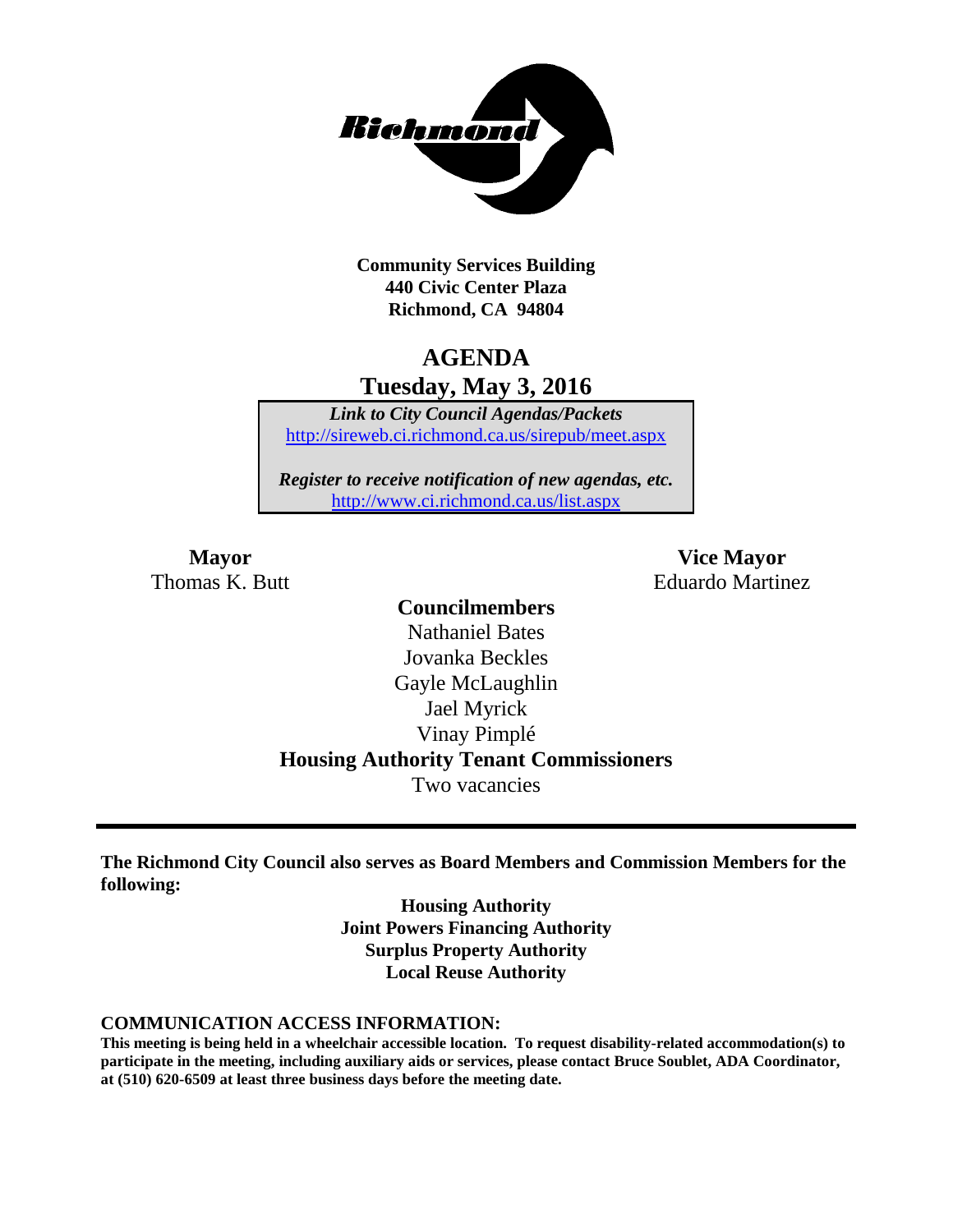# **MEETING PROCEDURES**

The City of Richmond encourages community participation at its City Council meetings and has established procedures that are intended to accommodate public input in a timely and time-sensitive way. As a courtesy to all members of the public who wish to participate in City Council meetings, please observe the following procedures:

**PUBLIC COMMENT ON AGENDA ITEMS:** Anyone who desires to address the City Council on items appearing on the agenda must complete and file a pink speaker's card with the City Clerk **prior** to the City Council's consideration of the item. Once the City Clerk has announced the item, no person shall be permitted to speak on the item other than those persons who have submitted their names to the City Clerk. Your name will be called when the item is announced for discussion. **Each speaker will be allowed TWO (2) MINUTES to address the City Council on NON-PUBLIC HEARING items listed on the agenda.**

**OPEN FORUM FOR PUBLIC COMMENT:** Individuals who would like to address the City Council on matters not listed on the agenda or on items remaining on the consent calendar may do so under Open Forum. All speakers must complete and file a pink speaker's card with the City Clerk **prior** to the commencement of Open Forum. The amount of time allotted to individual speakers shall be determined based on the number of persons requesting to speak during this item. **The time allocation for each speaker will be as follows:** 15 or fewer speakers, a maximum of 2 minutes; 16 to 24 speakers, a maximum of 1 and one-half minutes; and 25 or more speakers, a maximum of 1 minute.

#### **SPEAKERS ARE REQUESTED TO OCCUPY THE RESERVED SEATS IN THE FRONT ROW BEHIND THE SPEAKER'S PODIUM AS THEIR NAME IS ANNOUNCED BY THE CITY CLERK.**

**CONSENT CALENDAR:** Consent Calendar items are considered routine and will be enacted, approved or adopted by one motion unless a request for removal for discussion or explanation is received from the audience or the City Council. A member of the audience requesting to remove an item from the Consent Calendar must first complete a speaker's card and discuss the item with a City staff person who has knowledge of the subject material, prior to filing the card with the City Clerk and **prior** to the City Council's consideration of Agenda Review. An item removed from the Consent Calendar may be placed anywhere on the agenda following the City Council's agenda review.

**CONDUCT AT MEETINGS:** Richmond City Council meetings are limited public forums during which the City strives to provide an open, safe atmosphere and promote robust public debate. Members of the public, however, must comply with state law, as well as the City's laws and procedures and may not actually disrupt the orderly conduct of these meetings. The public, for example, may not shout or use amplifying devices, must submit comment cards and speak during their allotted time, may not create a physical disturbance, may not speak on matters unrelated to issues within the jurisdiction of the City Council or the agenda item at hand, and may not cause immediate threats to public safety.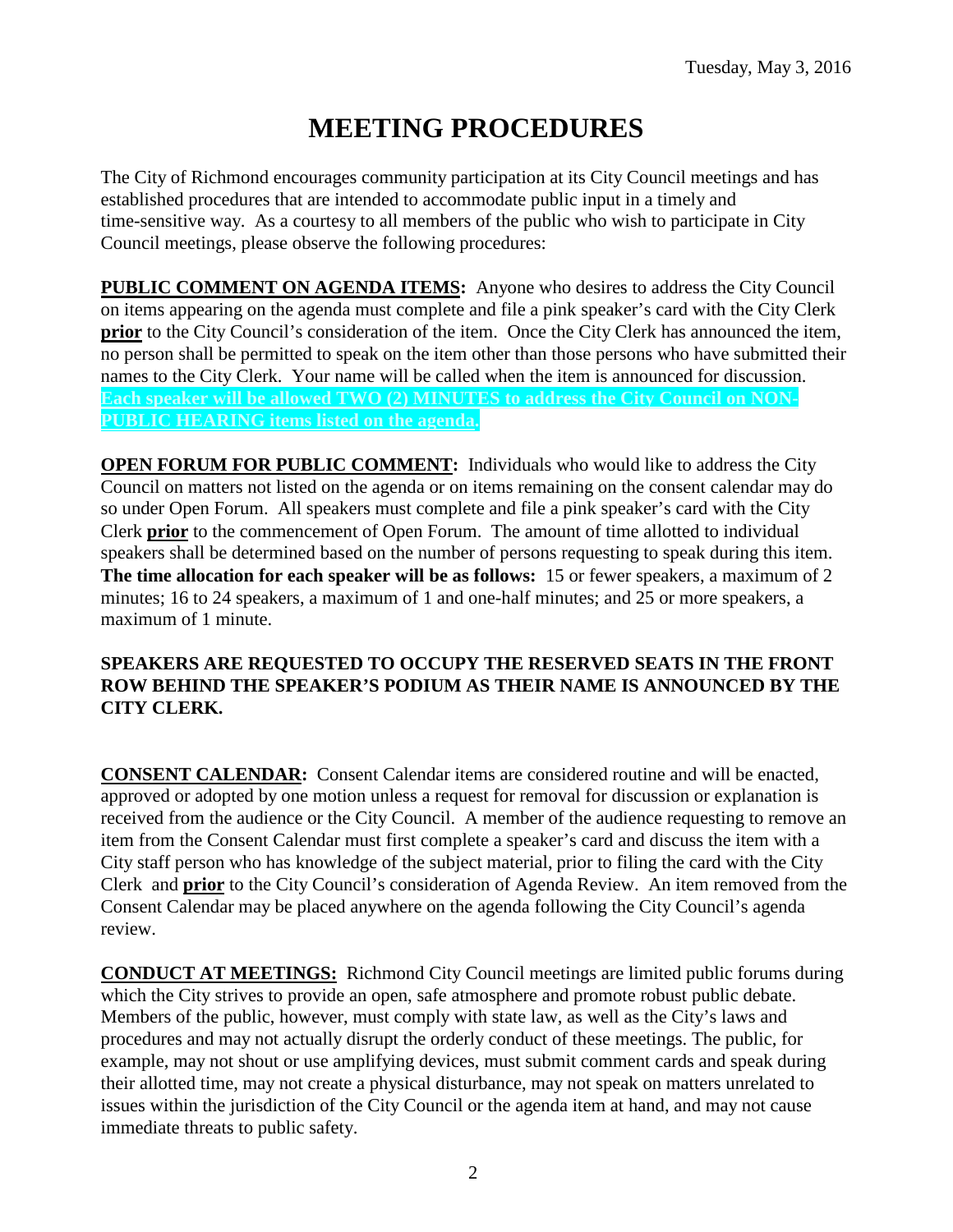**CITY HARASSMENT POLICY:** The City invites public comment and critique about its operations, including comment about the performance of its public officials and employees, at the public meetings of the City Council and boards and commissions. However, discriminatory or harassing comments about or in the presence of City employees, even comments by third parties, may create a hostile work environment, if severe or pervasive. The City prohibits harassment against an applicant, employee, or contractor on the basis of race, religious creed, color, national origin, ancestry, physical disability, medical condition, mental disability, marital status, sex (including pregnancy, childbirth, and related medical conditions), sexual orientation, gender identity, age or veteran status, or any other characteristic protected by federal, state or local law. In order to acknowledge the public's right to comment on City operations at public meetings, which could include comments that violate the City's harassment policy if such comments do not cause an actual disruption under the Council Rules and Procedures, while taking reasonable steps to protect City employees from discrimination and harassment, City Boards and Commissions shall adhere to the following procedures. If any person makes a harassing remark at a public meeting that violates the above City policy prohibiting harassment, the presiding officer of the meeting may, at the conclusion of the speaker's remarks and allotted time: (a) remind the public that the City's Policy Regarding Harassment of its Employees is contained in the written posted agenda; and (b) state that comments in violation of City policy are not condoned by the City and will play no role in City decisions. If any person makes a harassing remark at a public meeting that violates the above City policy, any City employee in the room who is offended by remarks violating the City's policy is excused from attendance at the meeting. No City employee is compelled to remain in attendance where it appears likely that speakers will make further harassing comments. If an employee leaves a City meeting for this reason, the presiding officer may send a designee to notify any offended employee who has left the meeting when those comments are likely concluded so that the employee may return to the meeting. The presiding officer may remind an employee or any council or board or commission member that he or she may leave the meeting if a remark violating the City's harassment policy is made. These procedures supplement the Council Rules and Procedures relating to disruption of orderly conduct at Council meetings.

Any law enforcement officer on duty or whose service is commanded by the presiding officer shall be Sergeant-at-Arms of the Council meetings. He/she, or they, shall carry out all orders and instructions given by the presiding officer for the purpose of maintaining order and decorum at the Council meetings (City Council Rules of Procedure and Order Section III F, RMC Section 2.12.030).

**\*\*\*\*\*\*\*\*\*\*\*\*\*\*\*\*\*\*\*\*\*\*\*\*\*\*\*\*\*\*\*\*\*\*\*\*\*\*\*\*\*\*\*\*\*\*\*\*\*\*\*\*\*\*\*\*\*\***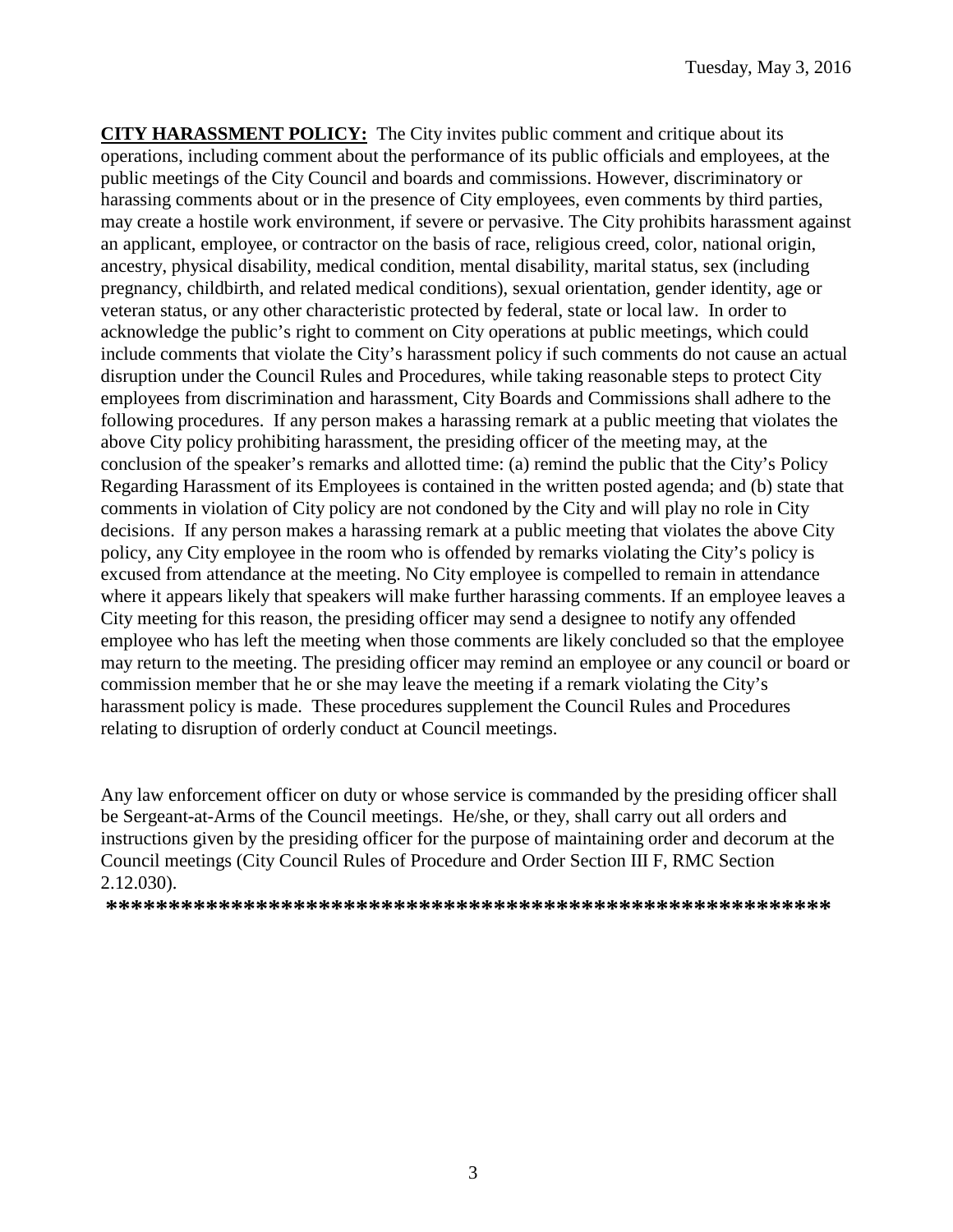# **OPEN SESSION TO HEAR PUBLIC COMMENT ON CLOSED SESSION ITEMS**

5:00 p.m.

#### **A. ROLL CALL**

**B. PUBLIC COMMENT**

#### **C. ADJOURN TO CLOSED SESSION**

### **CLOSED SESSION**

Shimada Room of the Community Services Building

#### **A. CITY COUNCIL**

**A-1.** LIABILITY CLAIMS -(Government Code Section 54956.9):

Sousa vs. City of Richmond

Whitney vs. City of Richmond

#### **A-2.** CONFERENCE WITH LABOR NEGOTIATORS (Government Code Section 54957.6):

Conference with Labor Negotiators: City designated representative(s): Bill Lindsay, Lisa Stephenson, Maria Blue, Jack Hughes, Todd Simonson, Belinda Warner, and Bruce Soublet for SEIU Local 1021, IFPTE Local 21, Local 188, RPOA, RPMA, and RFMA.

**A-3.** PUBLIC EMPLOYEE APPOINTMENT (Government Code Section 54957.6):

Title: Investigative Officer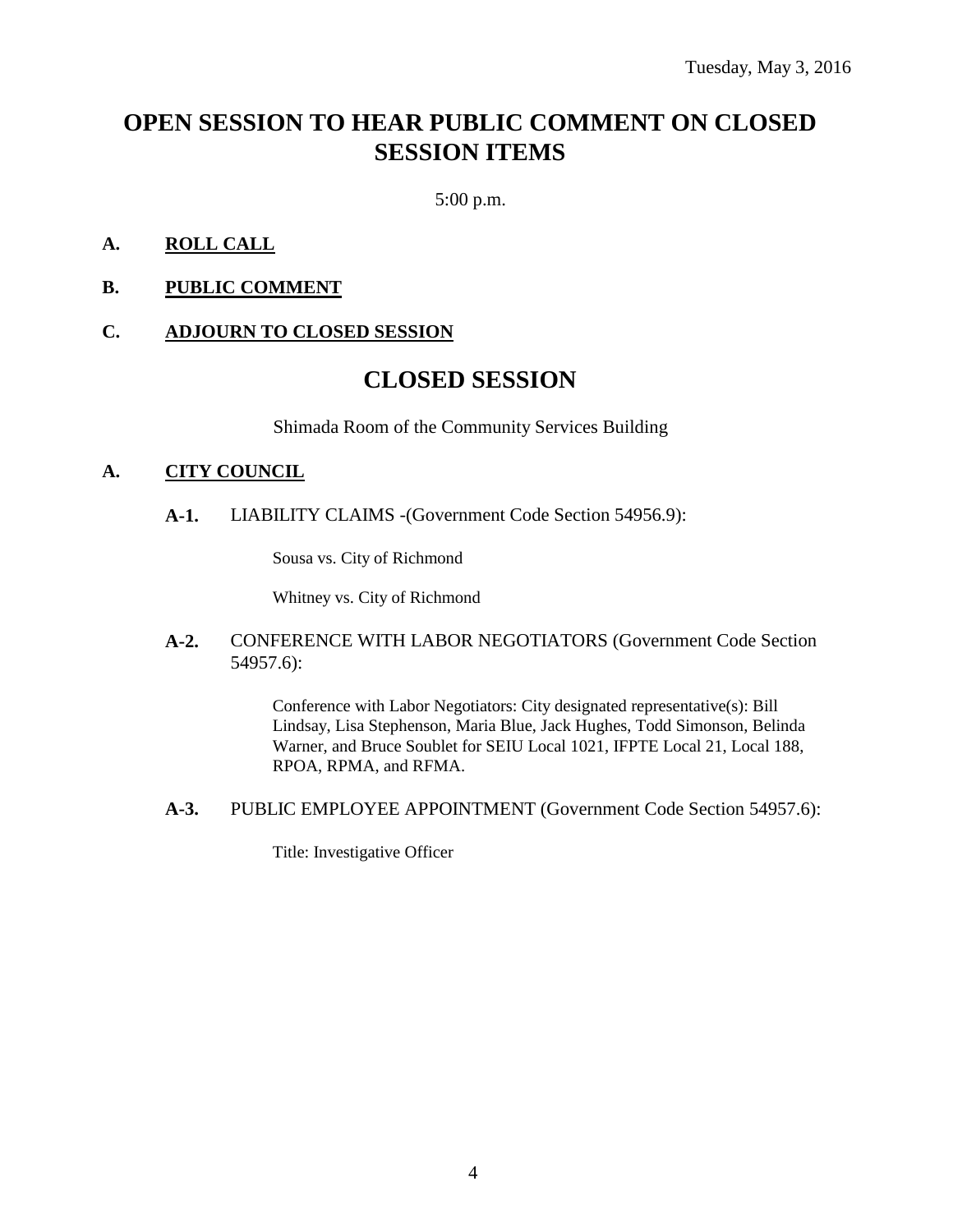## **MEETING OF THE RICHMOND CITY COUNCIL**

6:30 p.m.

#### **A. PLEDGE TO THE FLAG**

- **B. ROLL CALL**
- **C. STATEMENT OF CONFLICT OF INTEREST**
- **D. AGENDA REVIEW**

#### **E. PRESENTATIONS, PROCLAMATIONS, AND COMMENDATIONS**

**E-1.** PRESENT a proclamation declaring May 2016 as Historic Preservation Month in Richmond to the City of Richmond's Historic Preservation Commission - Mayor's Office (Mayor Tom Butt, 620-6503).

#### **F. REPORT FROM THE CITY ATTORNEY OF FINAL DECISIONS MADE DURING CLOSED SESSION**

#### **G. REPORT FROM THE CITY MANAGER**

#### **H. OPEN FORUM FOR PUBLIC COMMENT**

#### **I. CITY COUNCIL CONSENT CALENDAR**

- **I-1.** APPROVE a one-year contract with Glen Price Group to prepare a grant application for the California Board of State and Community Corrections (BSCC) Strengthening Law Enforcement and Community Relations grant for the period March 1, 2016 to December 31, 2016, in an amount not to exceed \$17,500 – Police Department (Chief Allwyn Brown 621-1802).
- **I-2.** APPROVE a contract amendment with Noonan and Hart Investigative Services, Inc. for the purpose of conducting pre-employment background investigations in the Police Department, increasing the contract amount by \$19,000 to a total amount not to exceed \$25,000, and with a term from February 1, 2016, through December 31, 2016 - Police Department (Chief Allwyn Brown 621-1802).
- **I-3.** APPROVE an amendment to the grant funded contract with the Bay Area Resource Center, allowing for an expansion of the existing training courses provided to new and small Richmond-based contractors as part of the RichmondBUILD program. The contract term will be extended through June 30, 2017; and the contract amount will be increased by \$30,000 for a total amount not to exceed \$80,000 - Employment and Training Department (Sal Vaca 307- 8006).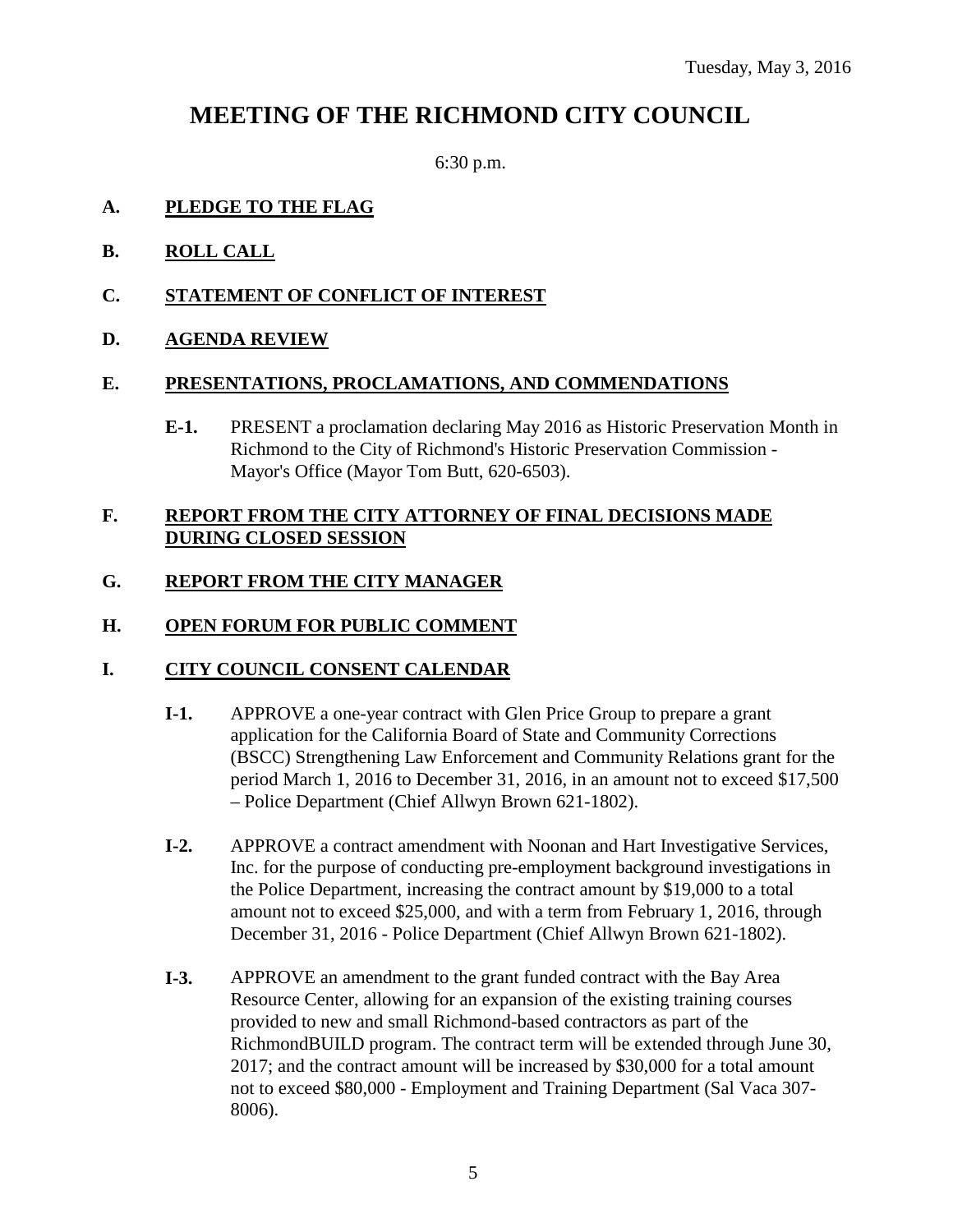- **I-4.** ADOPT a resolution approving the Engineer's Report for Fiscal Year 2016-2017 for the Hilltop Landscape Maintenance District ("HLMD"), declaring the Council's intention to increase the annual assessment in the HLMD, and announcing a public hearing concerning the proposed increased assessment on June 7, 2016, at 6:30 PM in the City Council Chambers at 440 Civic Center Plaza in the City of Richmond - Department of Infrastructure and Maintenance Operations (Tim Higares 620-6508).
- **I-5.** ADOPT a resolution approving the Engineer's Report for FY 2016-2017 for the Marina Bay Landscaping and Lighting Maintenance District, declaring the Council's intention to increase the annual assessment in the Marina Bay Landscaping and Lighting Maintenance District, and announcing a public hearing concerning the proposed increased assessment on June 7, 2016, at 6:30 PM in City Council Chambers at 440 Civic Center Plaza in the City of Richmond - Department of Infrastructure and Maintenance Operations (Tim Higares 620- 6508).
- **I-6.** APPROVE a sole-source contract with Linear Systems for an upgrade of the Digital Information Management System, in an amount not to exceed \$60,000, and with a term from February 1, 2016 through June 30, 2017 - Police Department (Chief Allwyn Brown 621-1802).
- **I-7.** APPROVE an amendment to the grant funded contract with the Cypress Mandela Training Center to provide multi-craft core curriculum and industryrecognized certifications for (15) program participants at the Cypress Mandela Training Center in support of the RichmondBUILD Academy's Clean Energy Grant. The contract term will be extended through June 30, 2017; the contract amount will be increased by \$75,000 for a total contract amount not to exceed \$275,000 - Employment and Training Department (Sal Vaca/Fred Lucero 307- 8023).
- **I-8.** APPROVE an amendment to the grant funded contract with Contra Costa County Employment and Human Services Dept. on behalf of the Workforce Development Board to provide additional multi-craft core curriculum and industry-recognized certificate for (10) Future Build program participants on behalf of RichmondBUILD Academy. The contract amount will be increased by \$50,000 for a total contract amount not to exceed \$150,000 - Employment and Training Department (Sal Vaca/Fred Lucero 307-8023).
- **I-9.** APPROVE an amendment to the grant funded contract with the Laborers' Community Service & Training Foundation to provide an additional series of Multi-Craft Core Curriculum training classes at the RichmondBUILD Academy. The contract term will be extended through June 30, 2017; the contract amount will be increased by \$10,000 for a total amount not to exceed \$50,000 - Employment and Training Department (Sal Vaca/Fred Lucero 307-8023).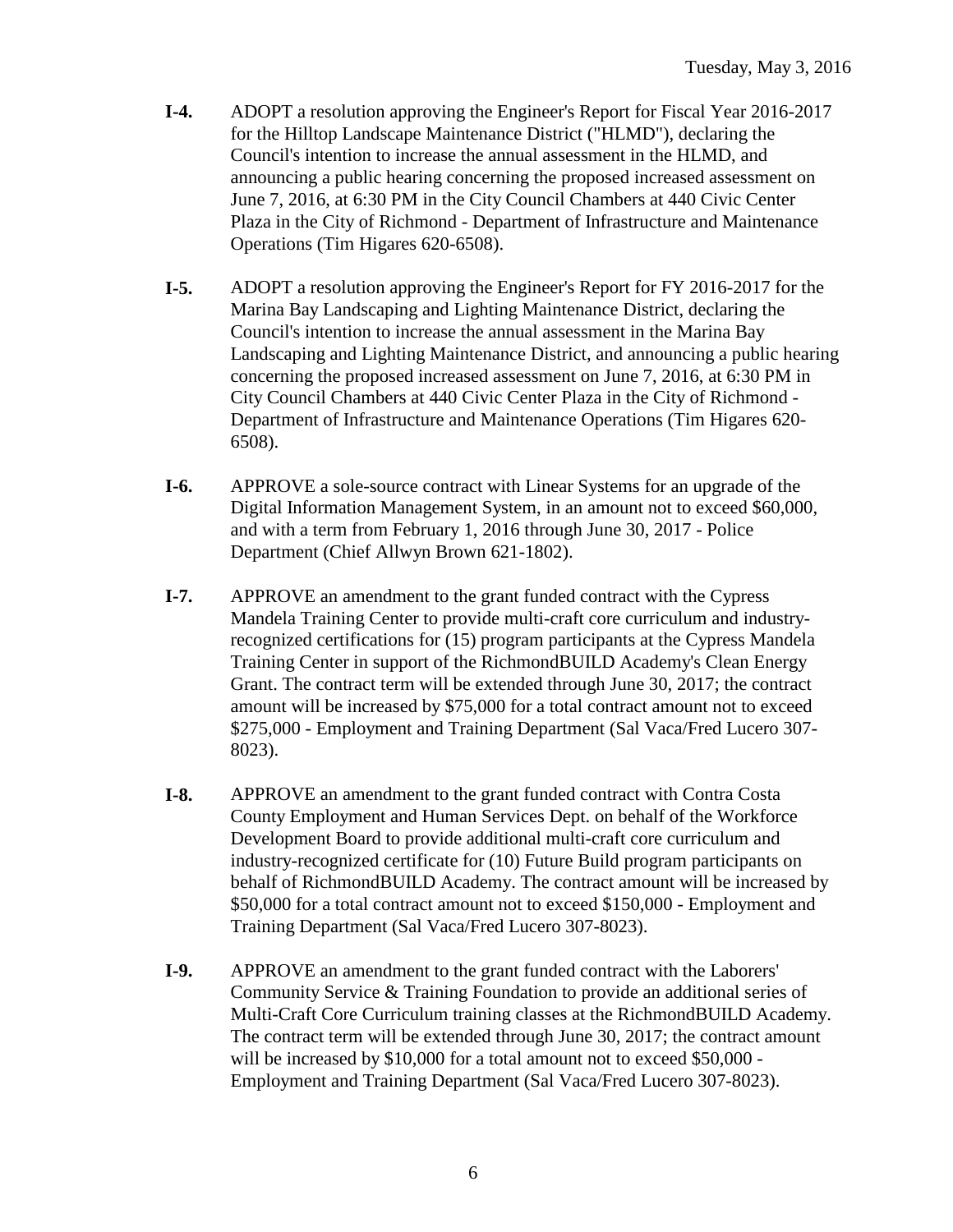- **I-10.** APPROVE actions to update the Housing Advisory Commission: APPOINT Anntheia Farr, new appointment, seat #1, term expiring November 1, 2017 - Mayor's Office (Mayor Tom Butt 620-6503).
- **I-11.** APPROVE a standing purchase order with Statewide Traffic Safety & Signs, Inc. for traffic signs and lines materials in an amount not to exceed \$100,000 for the three fiscal years from 2016-2019 - Engineering Services Department (Yader A. Bermudez 774-6300).
- **I-12.** APPROVE a contract with Delta Grinding, Inc. for as-needed rental of street paving grinding equipment in an amount not to exceed \$175,000 per year - Public Works Department (Yader A. Bermudez 774-6300).
- **I-13.** APPOINT Bea Roberson as an employee representative to the Personnel Board nominated by the public safety unions and elected at the Personnel Board Election held April 8 to April 18, 2016 - City Clerk's Office (Pamela Christian 620-6513).
- **I-14.** APPROVE actions to update the Arts and Culture Commission: APPOINT Consuelo Lara, new appointment, seat #5, term expiring January 31, 2018 - Office of the Mayor (Mayor Tom Butt 620-6503).
- **I-15.** APPROVE a contract with Community Violence Solutions (CVS) for the continuation of services for the Children's Interviewing Center (CIC) to provide a forensic interviewer for all investigations where a child has been sexually abused, physically abused, and/or severely neglected, for the period July 1, 2015 through June 30, 2016 in an amount not to exceed \$20,207.00 - Police Department (Chief Allwyn Brown 621-1802).
- **I-16.** ADOPT an ordinance (second reading) amending Richmond Municipal Code Chapter 3.54 entitled "Citizens Police Review Commission Ordinance" to require the Investigative Officer to conduct an investigation in the event of death or serious bodily injury resulting from direct police action - City Attorney's Office (Bruce Reed Goodmiller 620-6509).
- **I-17.** ADOPT an ordinance (second reading) amending Richmond Municipal Code Sections 9.20.150 and 9.20.155 to update the solid waste collection rates to reflect an: (1) annual CPI rate adjustment of 2.56 percent that took place on January 1, 2016; (2) expansion of the senior discount to include the 20 gallon mini-can service; and (3) approval of \$0.20 per month surcharge on residential accounts resulting from the high 2015 bulky item participation rate that exceeded the 2015 bulky item program budget - City Manager's Office (Shasa Curl/Adam Lenz 620-5537).
- **I-18.** APPROVE the minutes of the regular City Council meeting held Tuesday, April 19, 2016 - City Clerk's Office (Pamela Christian 620-6513).